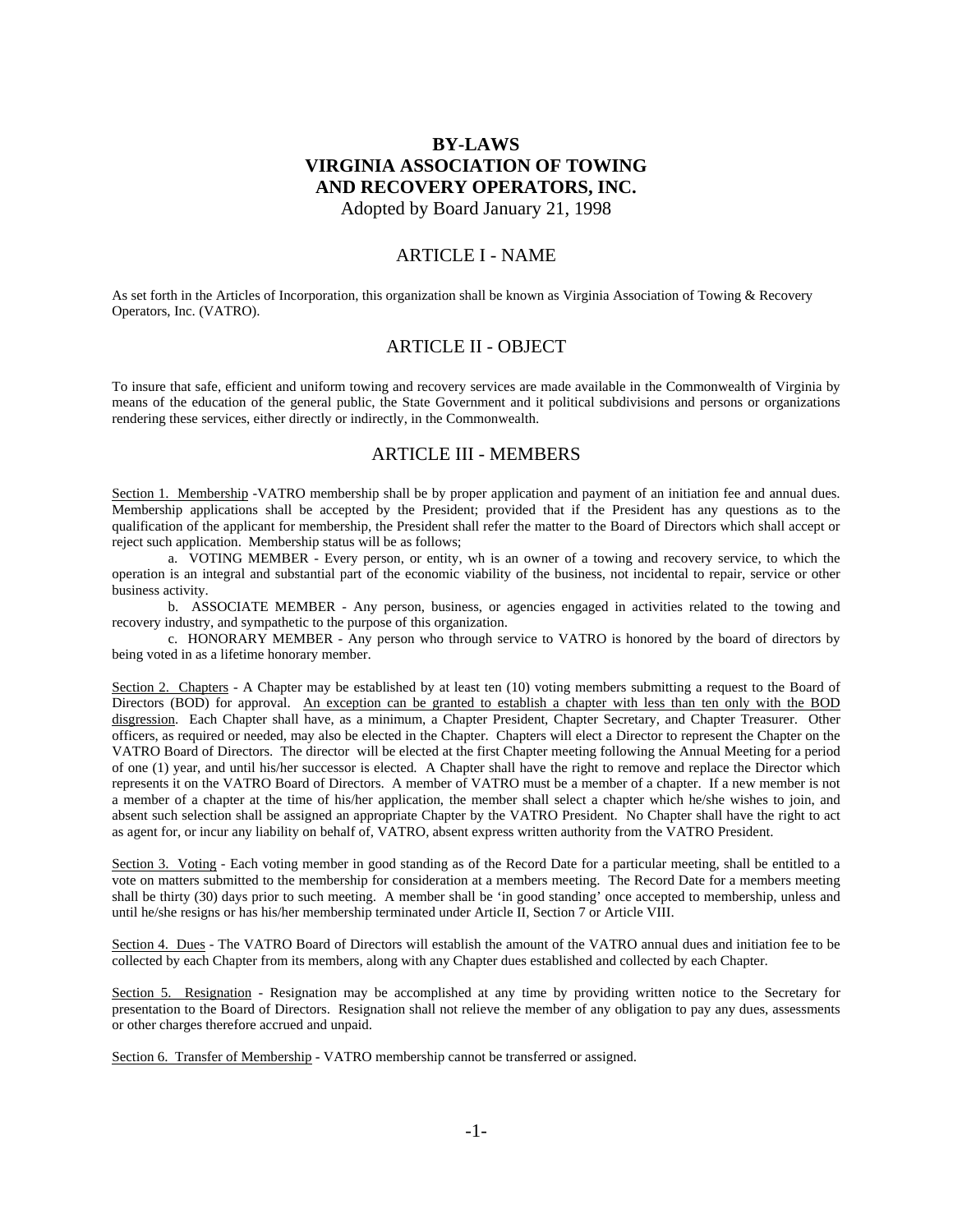Section 7. Non-payment of Dues - Once a member is thirty (30) days late in payment of dues, the Secretary shall send the member written notice of such fact and the fact that such member's membership shall be terminated fifteen days after the date of such written notice unless payment of delinquent dues is received on or before such date. A member whose membership is terminated for nonpayment of dues may not rejoin VATRO unless he/she pays not only any initiation fee and annual dues owed prospectively, but also those dues which were owed upon termination of the member's previous membership.

Section 8. Use of Emblems - Once a member elects or is asked to leave the membership, he must immediately cease and desist using the VATRO emblem in the course of his business.

### ARTICLE IV - OFFICERS

Section 1. Officers - VATRO officers will be President, Vice-President, Secretary and Treasurer. These officers will perform the duties prescribed by these bylaws and by the Parliamentary Authority adopted by the Association.

#### Section 2. Term of Office -

 a. President and Secretary - Shall be elected in Odd Numbered Years for a two (2) year term, and until their successors are elected.

 b. Vice-President and Treasurer - Shall be elected in Even Numbered Years for a two (2) year period, and until their successors are elected.

 c. Vacancy - In the event an office becomes vacant, the Board of Directors will appoint a replacement who will serve until the next Annual Meeting, at which time an election will be held to fill the remainder of the term, if necessary.

### Section 3. Elections

 a. Officers will be elected at the Annual Meeting. Voting will be by ballot, using ballots issued and controlled by the Election/Nomination Committee. Only Voting Members, in good standing, may vote. Ballots will be issued to all members by mail in a timely manner to insure their admissibility. Proxy votes are not permitted.

 b. A proposed slate of Officers for the election will be published and distributed by the Nominating Committee to the members at least sixty (60) days prior to the election date. Nominations may be submitted directly to the Nominating Committee, in writing, prior to the publication of the slate. Between the time when such slate of Officers is sent to the Members, and forty (40 ) days prior to the election date, nominees may be added to the slate of Officers upon written petition signed by at least ten members and delivered to the VATRO President during such time period along with the written consent of the nominee. If any such additional nominees are presented by a qualifying petition, the Nominating Committee shall distribute to the members a revised slate of Officers, bearing such additional nominee(s), at least thirty (30) days prior to the election date. In the event of only one (1) candidate is nominated for each office being considered, the Election Committee Chairperson may move the election of the slate by unanimous consent, in which case, balloting will not be required.

 C. An Election Committee will be appointed by the President prior to the election date. This Committee will be responsible for preparing the ballot to be used in voting. This ballot should clearly identify each office being considered for election, with the name(s) of the candidates listed next tot the office in question. 'Write-in' candidates may not be added to the ballot. The Election Committee will conduct the election meeting. Prior to balloting, the Election Committee Chairperson will announce all nominees on the final slate of Officers. No nominations may be made from the floor. Nominees will be permitted time to address the membership, if desired, or to answer questions from the membership. The Election Committee is responsible for validating the eligibility of those desiring to vote. Upon completion of voting, the ballots will be turned over to the Counting Committee who will tally the votes. Results of the election will be given to the Election Committee Chairperson, who will announce the results at the proper forum provided. The ballots will then be given to the Secretary for destruction after thirty  $(30)$ days.

#### Section 4. Duties of Officers:

 a. President. The President is the Chief Executive Officer of the Association and will Chair all meetings of the Association, as well as supervise the business and affairs of the Association. The President may sign, as an Agent of the Association, any documents, contracts or other instruments as approved and authorized by the Board of Directors, except in cases where the Board of Directors has indicated some other officer or Agent may perform the function. The President will also perform all duties incident to the office and such duties as may be required by the Board of Directors, these Bylaws and by the parliamentary authority adopted by the Association.

 b. Vice - President. In the absence of the President, the Vice-President will serve in his/her stead and perform the duties of the President. The Vice - President will also perform all duties incident to the office and such duties as may be required by the Board of Directors, these bylaws and by the parliamentary authority adopted by the Association.

 c. Secretary. The Secretary is the recording officer of the Association and the Custodian of all Records, except Financial Records, and the Corporate Seal. The Secretary will keep a record (minutes) of all proceedings of the Association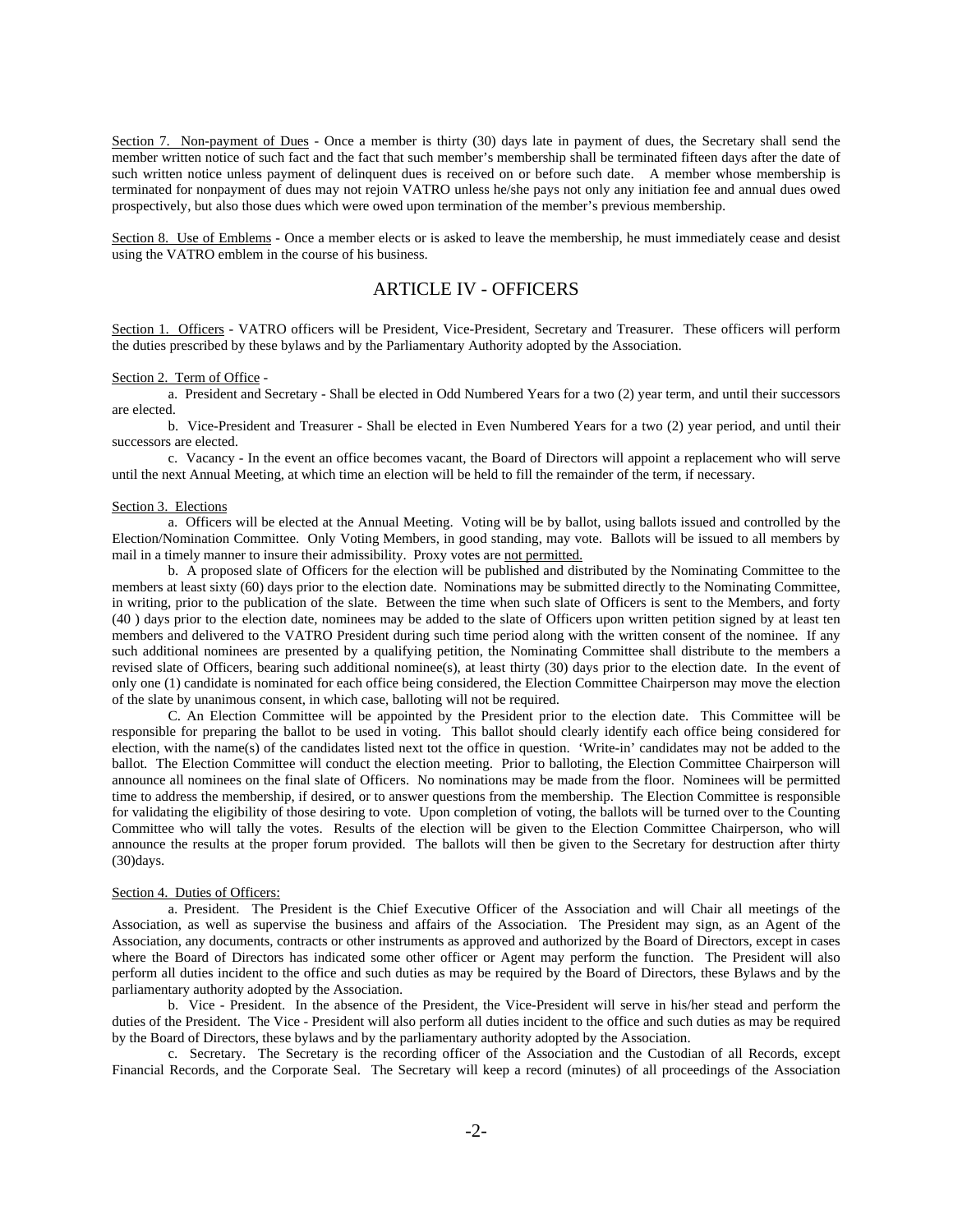during its meetings and make them available to the membership, if requested, at a reasonable time and place. The privilege to examine the minutes of the Association would not be abused to the annoyance of the Secretary. The Secretary will keep the Association official membership roll and call the roll where it is required. The Secretary will see that all notices are duly given in accordance with the provisions of these bylaws, the Board of Directors and Federal, state or local law. The Secretary will also perform such other duties as, from time to time, may be assigned by the President or by the Board of Directors. In the absence of the President and Vice-President, the Secretary will call the meeting to order and preside until the immediate election of a Chairman pro tem is accomplished. In the absence of the Secretary, a Secretary pro tem would be appointed to record the minutes.

 d. Treasurer. The Treasurer is the financial officer of the Association and responsible for the custody of all funds and security of the Association. Routine disbursements may be made without Board approval involving regular expenses of the Association. Other than routine expenses must be approved by the Board at its regular meeting and be specified under "new business" to permit board action. A financial statement will be given to any members upon request and a full financial statement will be presented at the annual meeting. Financial records should be accessible at the annual meeting to verify the eligibility of voting members. All funds collected on behalf of the Association will be deposited in a timely manner in the financial institution approved by the Board of Directors. The Treasurer will secure signature cards for any financial accounts maintained by the Association and insure their timely completion upon change of officers. The president and Treasurer will sign the signature cards as authorized signatures of the accounts, either one of whom may sign. When any funds advanced to a committee or person, and approved by the Board, such committee or person will render a full accounting to the Treasurer within thirty (30) days of the completion of the occasion/event for which the funds were advanced. The President will appoint an Audit Committee and an annual audit of the financial records will be performed prior to the Annual meeting. The Treasurer may not serve as a member of the Audit Committee. The Treasurer shall perform all the duties incident to the office of Treasurer and such other duties as, from time to time, may be assigned by the President or Board of Directors.

## ARTICLE V - MEETINGS

Section 1. - The Annual Meeting of the membership will be held at a time and place designated by the Board of Directors. The purpose of the meeting is the election of new officers, receiving reports of Officers and Committees, and for any other business that may arise.

Section 2<sub>2</sub> - Special meeting may be called by the President, Board of Directors or 10% or more of the Voting Members. Time and place of the meeting will be established by the Board of Directors. The purpose of the meeting being called will be stated in the notification to the membership and only business related to the call will be permitted. Written or printed notice giving the place, time and date (and in the case of special meetings, the purpose of the meeting) will be delivered personally, or by mail, to each voting member at least ten (10) days prior to the meeting and not more than sixty (60) days prior to the meeting; except that in the case of a vote on merger, dissolution, sale of substantially all of the assets, or amendment of the Articles of Incorporation, such notice shall be made at least twenty-five (25) days prior to the meeting. Mailed notices will be deemed to be delivered when deposited int he U. S. Mail addressed to the member at the address appearing in the membership roster maintained by the Secretary.

Section  $3.$  - A quorum of at least 10% of the total voting member is required to conduct business of the membership.

### ARTICLE VI - BOARD OF DIRECTORS

Section 1. - The Board of Directors will consist of the Officers and elected chapter delegates.

Section 2. - The Board of Director will exercise the general powers of the Association and will manage the affairs of the Association as required.

Section 3. - The regular meeting of the Board of Directors will be held at least quarterly. The time and date of the next regular meeting can be established by the Board of Directors while meeting in a regular session; however, the Board should attempt to plan all the regular meetings for the entire year. Regular meetings may be scheduled more frequently; i.e., monthly, bi-monthly, if the Board deems it appropriate.

Section  $4.$  - Special meetings may be called by the President, or by any two (2) board members. Time and place of the meeting will be established by the Board of Directors. The purpose of the meeting being called will be stated int he notification to the members and only business related to the call will be permitted. Written or printed notice giving the place, time and date of the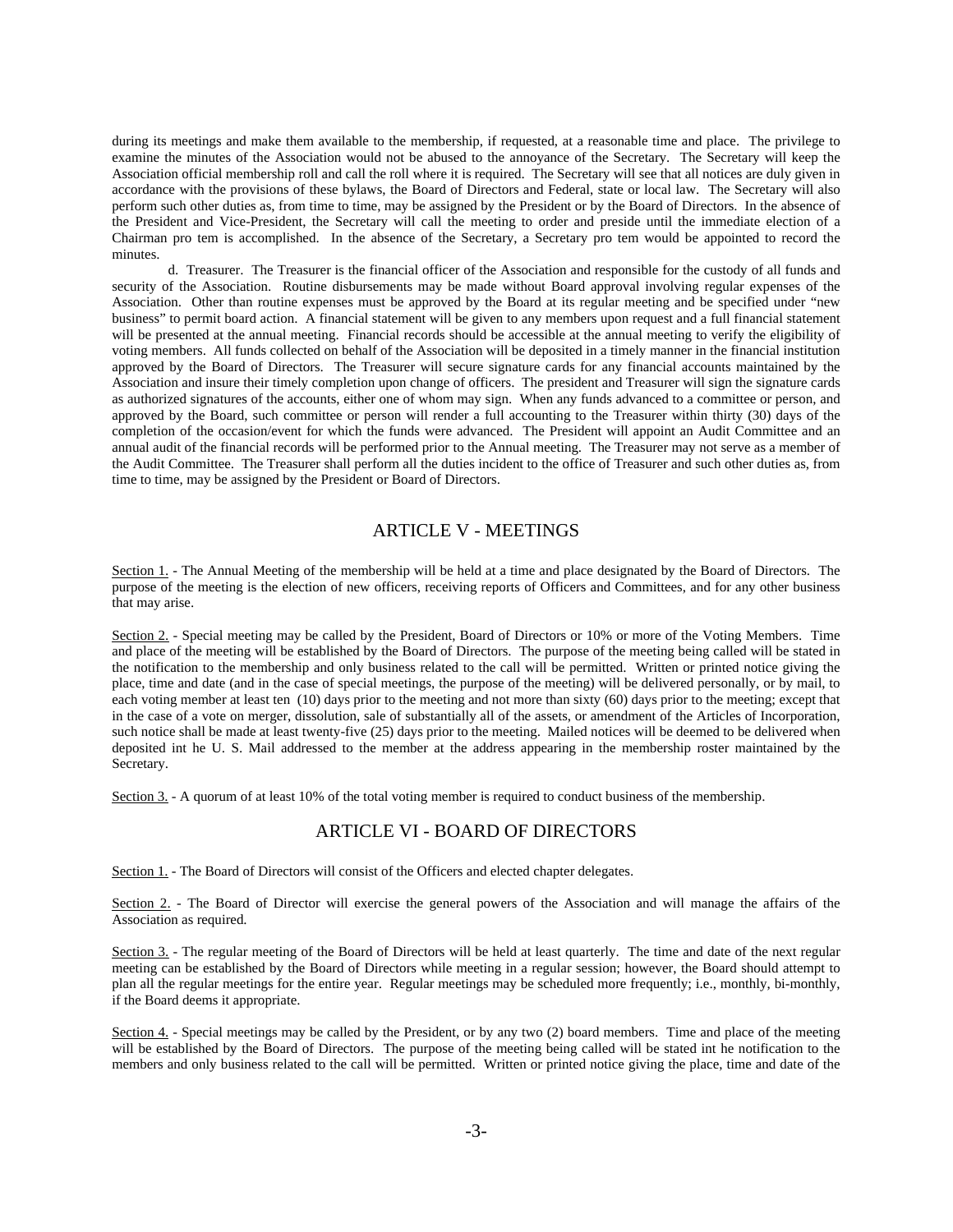meeting will be delivered personally, or by mail, to each board member at least seven (7) days prior to the meeting. Mailed notices will be deemed to be delivered when deposited in the U.S. Mail addressed to the member at the address appearing in the membership roster maintained by the Secretary. In event of an emergency, a meeting may be called with a three (3) day notice and any notices mailed must be sent via Certified mail, return receipt requested.

Section 5. - A quorum for the transaction of business will be a majority of the Board of Director, except as may be specified in the bylaws or parliamentary authority.

Section 6. - Board members shall not receive any salary for their services as aboard member; however, compensation is permitted, if warranted, when serving the Association in any other capacity. Board members may accept, on behalf of the Association, any contribution, gift, bequest or device for any purpose of the Association.

## ARTICLE VII - COMMITTEES

Section 1 - Finance Committee. A finance committee composed of the Treasurer and two (2) other members will be appointed by the President promptly after the annual meeting. The committee will prepare a budget for the fiscal year to be presented to the Board of Directors at its next regular meeting. If adopted by the Board, the committee may from time to time submit amendments to the budget, if necessity arises. This committee is appointed for one (1) year.

Section 2. - Election Committee. An election committee composed of at least three (3) members will be appointed by the President prior to the annual meeting. This committee will conduct the election of new officers at the Annual meeting, to include verification of eligibility of voting members. The committee will elect its own Chairperson. This committee will be dissolved upon completion of the elections.

Section 3. - Nomination Committee. At least ninety (90) days prior to the annual elections, the President will appoint a Nominating committee of at least three (3) members for the purpose of providing the membership with a slate of officers for the forthcoming elections. A form for submitting nominees for office will be mailed to the membership as part of the Association Newsletter and prior to the Annual meeting. This committee will elect its own Chairperson.

Section 4 - Ethics Committee. If an appeal of a Chapter President's decision in regards to a grievance procedure is made to the President by a disgruntled voting member, the President will appoint an Ethics Committee composed of three (3) Board members to investigate the appeal. Harmony should always be the priority.

Section 5. - Audit Committee. Prior to the annual meeting, the President will appoint an audit committee of at least two (2) members to audit the Treasurer's financial records and report the results of same at the Annual meeting.

Section 6. The need for other committees will arise from time to time. The formation and direction of these committees will be at the discretion of the President or the Board of Directors.

## ARTICLE VIII - GRIEVANCE PROCEDURES

Section 1. -Any voting member of the Association may bring charges against the conduct of another member in order to initiate suspension, termination, reprimand, etc. on the basis that the accused member has engaged in conduct which is in material violation of the VATRO Code of Ethics..

Section 2. - the complaining member will submit, in writing, the charges and their basis for consideration to the Chapter President. The Chapter President will notify the accused, in writing, that a grievance has been filed, the charges thereto and possible action(s) that may be taken if the charges are upheld. A hearing date on the matter will also be included. The accused will be given ten (10) days to respond orally and in writing to the charges.

Section 3 - If the Chapter President finds that probable cause exists, the accused and accuser will be notified that a hearing will be held at the time and place as indicated in the notification letter. If the Chapter President finds that probable cause does not exist, the accused and accuser will be notified and the matter will be considered closed.

Section 4. - The accusing member may appeal the decision of the Chapter President to the Association President for investigation by the Ethics committee. If the committee agrees with the decision of the chapter President, the matter will be closed. If the committee finds probable cause that a hearing is required, the Chapter President will be notified to assemble the parties involved and proceed with hearing within fourteen (14) days.